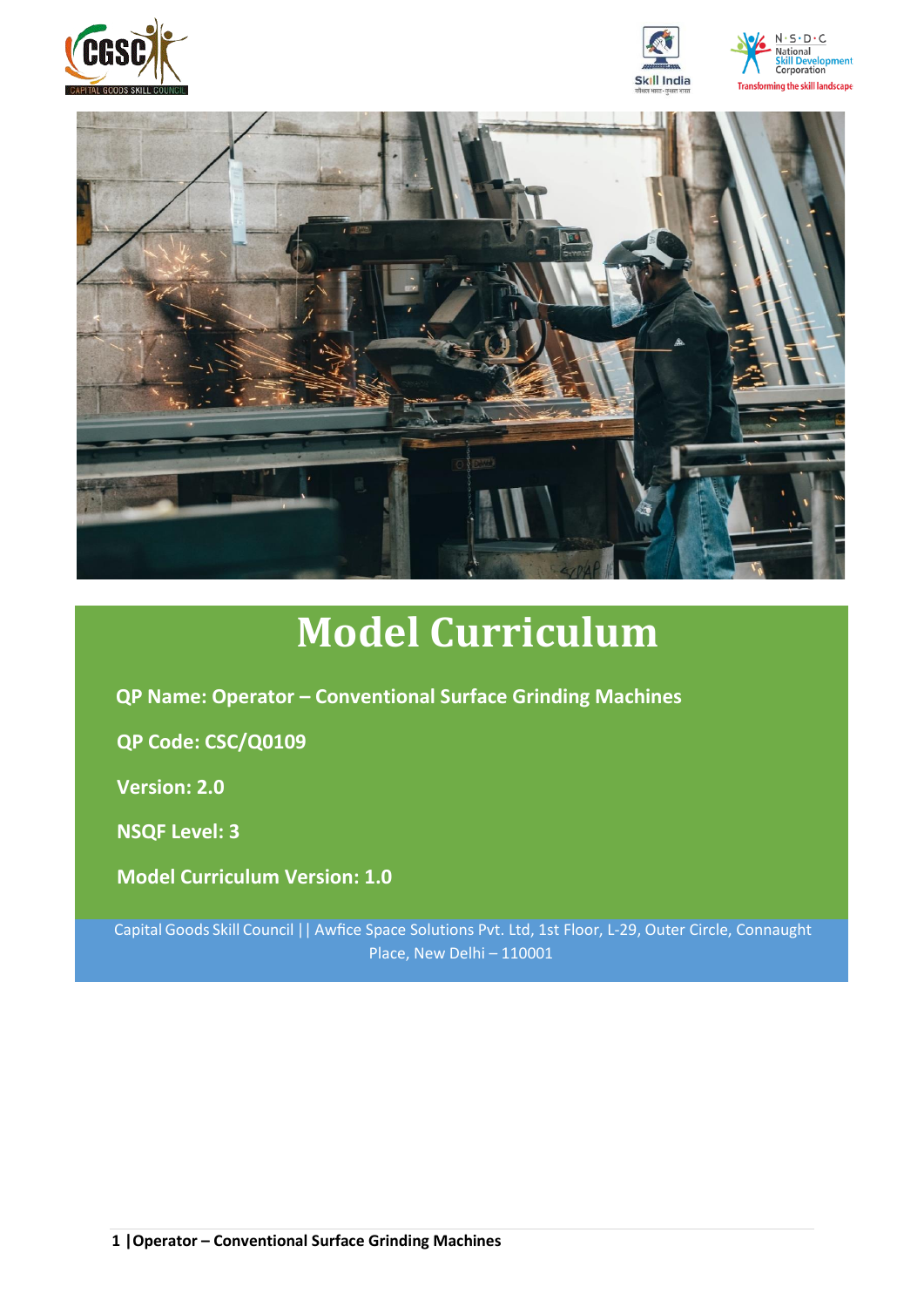



# **Table of Contents**

| Module 1: Introduction to the role of an Operator- Conventional Surface Grinding Machines 6   |
|-----------------------------------------------------------------------------------------------|
|                                                                                               |
| Module 3: Process of coordinating with co-workers to achieve work efficiency11                |
| Module 4: Process of carrying out grinding operations using conventional grinding machines 13 |
|                                                                                               |
|                                                                                               |
|                                                                                               |
|                                                                                               |
|                                                                                               |
|                                                                                               |
|                                                                                               |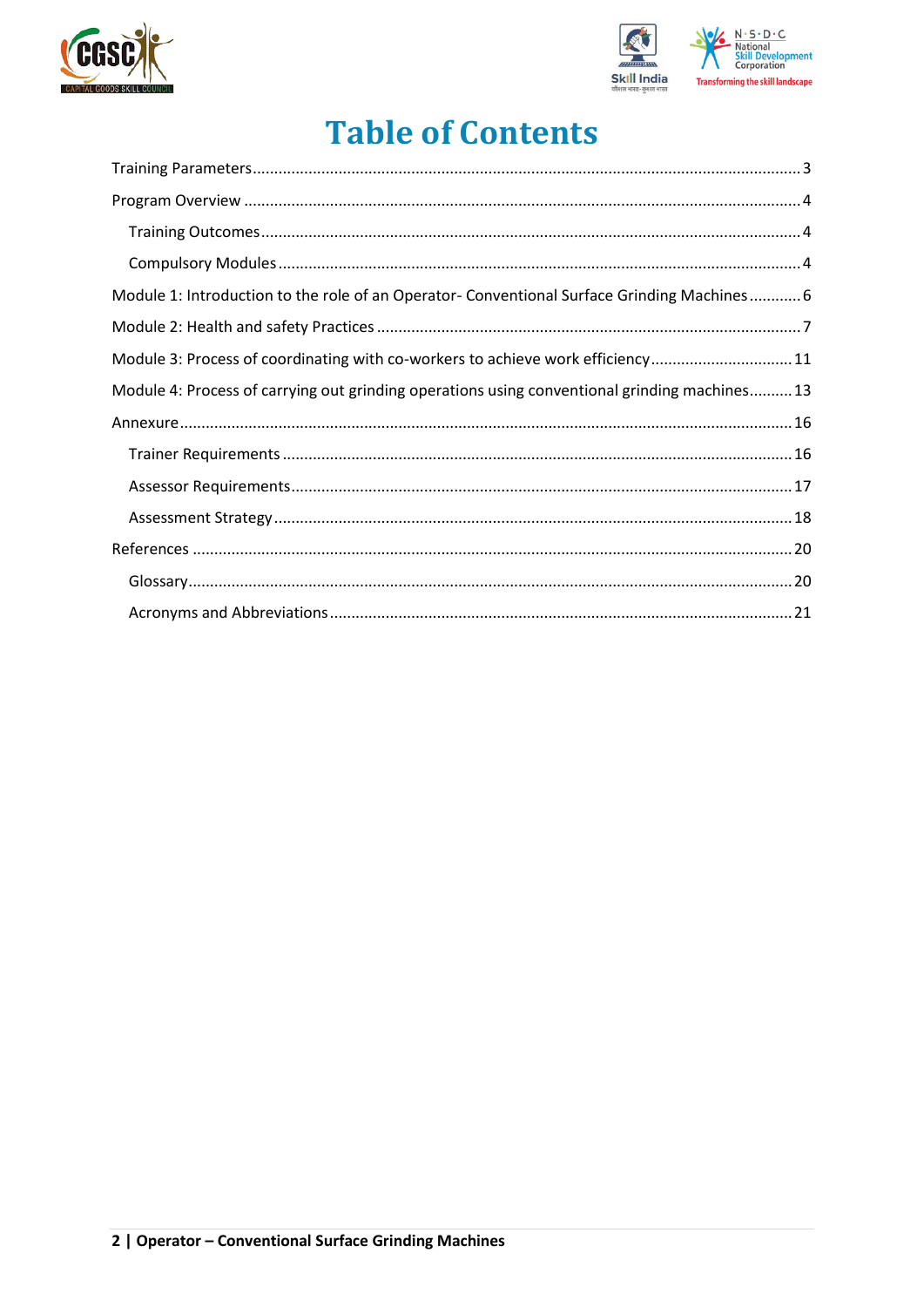



# **Training Parameters**

<span id="page-2-0"></span>

| <b>Sector</b>                                                     | <b>Capital Goods</b>                                                                                                                                                                                                                                                                                                                                             |
|-------------------------------------------------------------------|------------------------------------------------------------------------------------------------------------------------------------------------------------------------------------------------------------------------------------------------------------------------------------------------------------------------------------------------------------------|
| <b>Sub-Sector</b>                                                 | Machine Tools, Dies, Moulds and Press Tools, Plastics<br>Manufacturing Machinery, Textile Manufacturing Machinery,<br>Process Plant Machinery, Electrical and Power Machinery, Light<br><b>Engineering Goods</b>                                                                                                                                                 |
| Occupation                                                        | Machining                                                                                                                                                                                                                                                                                                                                                        |
| Country                                                           | India                                                                                                                                                                                                                                                                                                                                                            |
| <b>NSQF Level</b>                                                 | 3                                                                                                                                                                                                                                                                                                                                                                |
| Aligned to NCO/ISCO/ISIC Code                                     | NCO-2015/7224.30                                                                                                                                                                                                                                                                                                                                                 |
| <b>Minimum Educational Qualification and</b><br><b>Experience</b> | Ability to Read and Write with 5 years of experience in the<br>relevant field<br><b>OR</b><br>5th Class Pass with 3 years of experience in the relevant field<br><b>OR</b><br>8th Class Pass with 2 years of experience in the relevant field<br><b>OR</b><br>Class 8th + ITI (2 years) (Mechanical/Electrical and other<br>relevant fields)<br>Or<br>Class 10th |
| <b>Pre-Requisite License or Training</b>                          | <b>NA</b>                                                                                                                                                                                                                                                                                                                                                        |
| <b>Minimum Job Entry Age</b>                                      | 18 Years                                                                                                                                                                                                                                                                                                                                                         |
| <b>Last Reviewed On</b>                                           | <b>NA</b>                                                                                                                                                                                                                                                                                                                                                        |
| <b>Next Review Date</b>                                           | <b>NA</b>                                                                                                                                                                                                                                                                                                                                                        |
| <b>NSQC Approval Date</b>                                         | <b>NA</b>                                                                                                                                                                                                                                                                                                                                                        |
| <b>QP Version</b>                                                 | 2.0                                                                                                                                                                                                                                                                                                                                                              |
| <b>Model Curriculum Creation Date</b>                             | <b>NA</b>                                                                                                                                                                                                                                                                                                                                                        |
| Model Curriculum Valid Up to Date                                 | <b>NA</b>                                                                                                                                                                                                                                                                                                                                                        |
| <b>Model Curriculum Version</b>                                   | 1.0                                                                                                                                                                                                                                                                                                                                                              |
| <b>Minimum Duration of the Course</b>                             | 300 Hours                                                                                                                                                                                                                                                                                                                                                        |
| <b>Maximum Duration of the Course</b>                             | 300 Hours                                                                                                                                                                                                                                                                                                                                                        |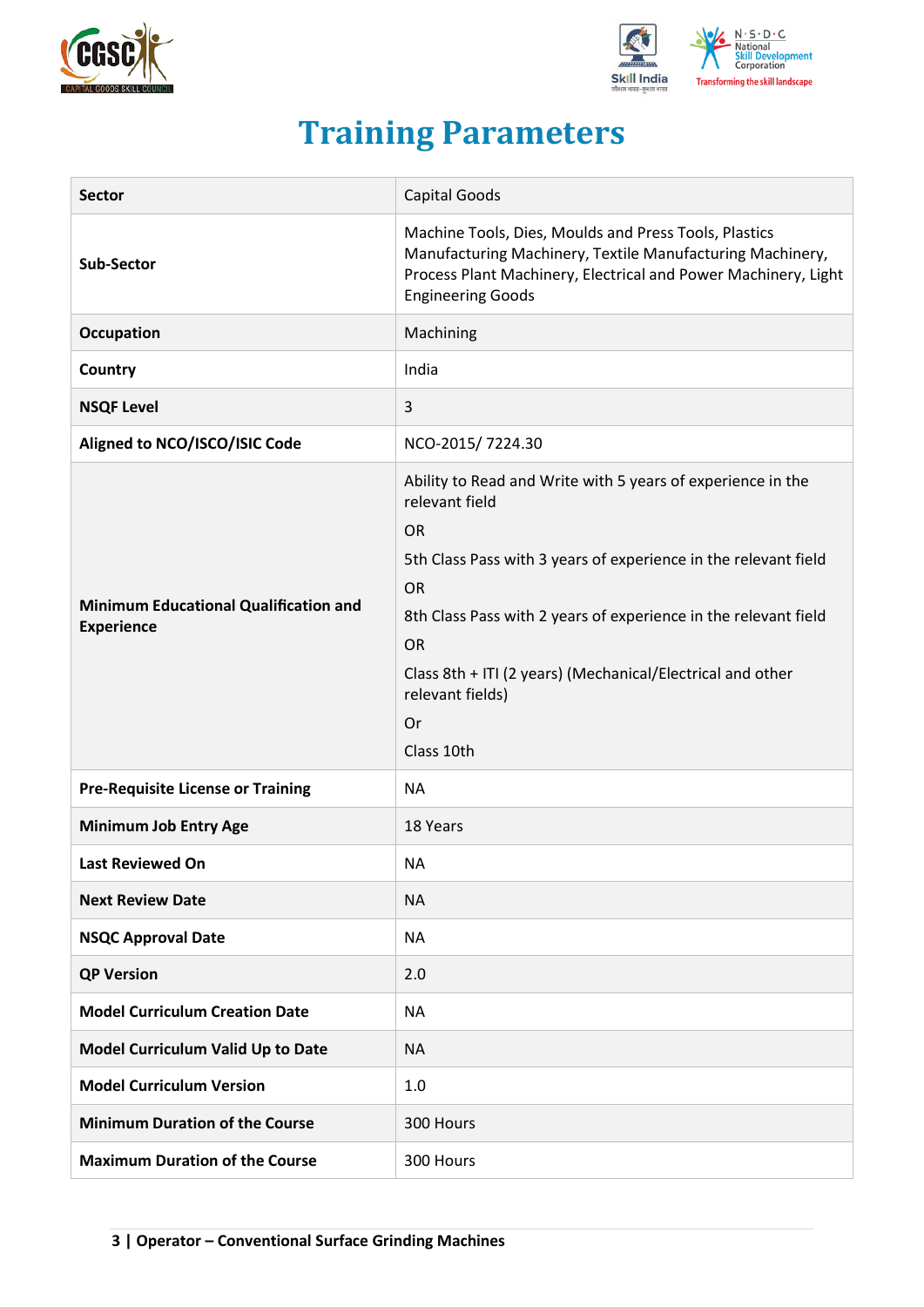



# **Program Overview**

<span id="page-3-0"></span>This section summarizes the end objectives of the program along with its duration.

#### <span id="page-3-1"></span>**Training Outcomes**

At the end of the program, the learner should have acquired the listed knowledge and skills to:

- Explain the importance of following the health and safety practices at work.
- Demonstrate ways to coordinate with co-workers to achieve work efficiency.
- Demonstrate the process of carrying out grinding operations using conventional grinding machines.

#### <span id="page-3-2"></span>**Compulsory Modules**

The table lists the modules and their duration corresponding to the Compulsory NOS of the QP.

| <b>NOS and Module Details</b>                                                                                                                 | <b>Theory</b><br><b>Duration</b> | <b>Practical</b><br><b>Duration</b> | On-the-Job<br><b>Training Duration</b><br>(Mandatory) | <b>On-the-Job Training</b><br><b>Duration</b><br>(Recommended) | <b>Total</b><br><b>Duration</b> |
|-----------------------------------------------------------------------------------------------------------------------------------------------|----------------------------------|-------------------------------------|-------------------------------------------------------|----------------------------------------------------------------|---------------------------------|
| <b>Bridge Module</b>                                                                                                                          | 04:00                            | 00:00                               | 0:00                                                  | 00:00                                                          | 04:00                           |
| Module 1: Introduction to<br>the role of an Operator-<br><b>Conventional Surface</b><br><b>Grinding Machines</b>                              | 04:00                            | 0:00                                | 0:00                                                  | 00:00                                                          | 04:00                           |
| <b>CSC/N1335 Follow the</b><br>health and safety practices<br>at work<br><b>NOS Version-2.0</b><br><b>NSQF Level-3</b>                        | 20:00                            | 60:00                               | 0:00                                                  | 00:00                                                          | 80:00                           |
| Module 2: Health and safety<br>practices                                                                                                      | 20:00                            | 60:00                               | 0:00                                                  | 00:00                                                          | 80:00                           |
| <b>CSC/N1336 Coordinate with</b><br>co-workers to achieve work<br>efficiency<br><b>NOS Version-2.0</b><br><b>NSQF Level-3</b>                 | 20:00                            | 60:00                               | 0:00                                                  | 00:00                                                          | 80:00                           |
| Module 3: Process of<br>coordinating with co-<br>workers to achieve work<br>efficiency                                                        | 20:00                            | 60:00                               | 0:00                                                  | 00:00                                                          | 80:00                           |
| <b>CSC/N0109 Carry out</b><br>grinding operations using<br>conventional grinding<br>machines<br><b>NOS Version-2.0</b><br><b>NSQF Level-3</b> | 46:00                            | 90:00                               | 0:00                                                  | 00:00                                                          | 136:00                          |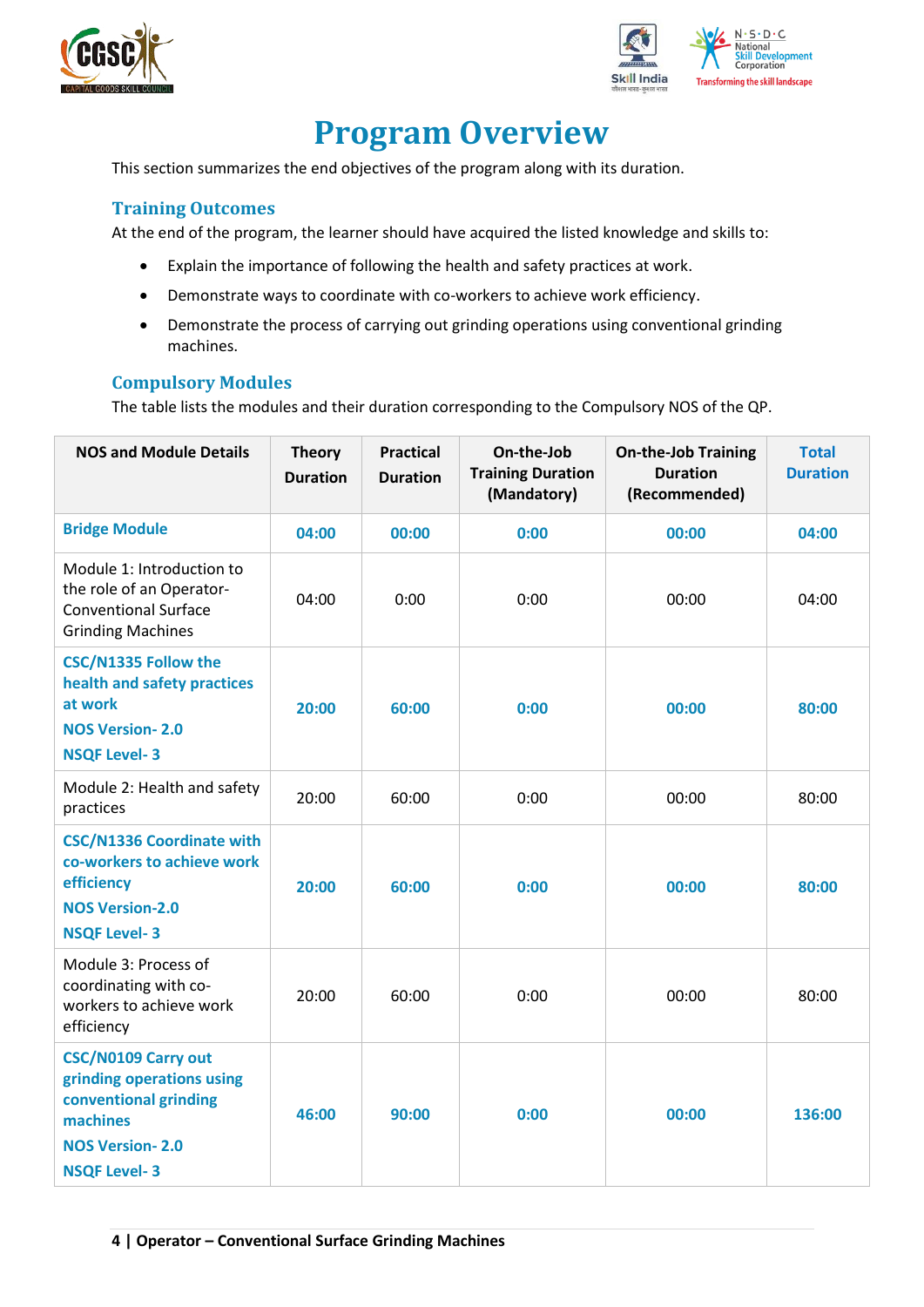



| Module 4: Process of<br>carrying out grinding<br>operations using<br>conventional grinding<br>machines | 46:00 | 90:00  | 0:00 | 00:00 | 136:00 |
|--------------------------------------------------------------------------------------------------------|-------|--------|------|-------|--------|
| <b>Total Duration</b>                                                                                  | 90:00 | 210:00 | 0:00 | 00:00 | 300:00 |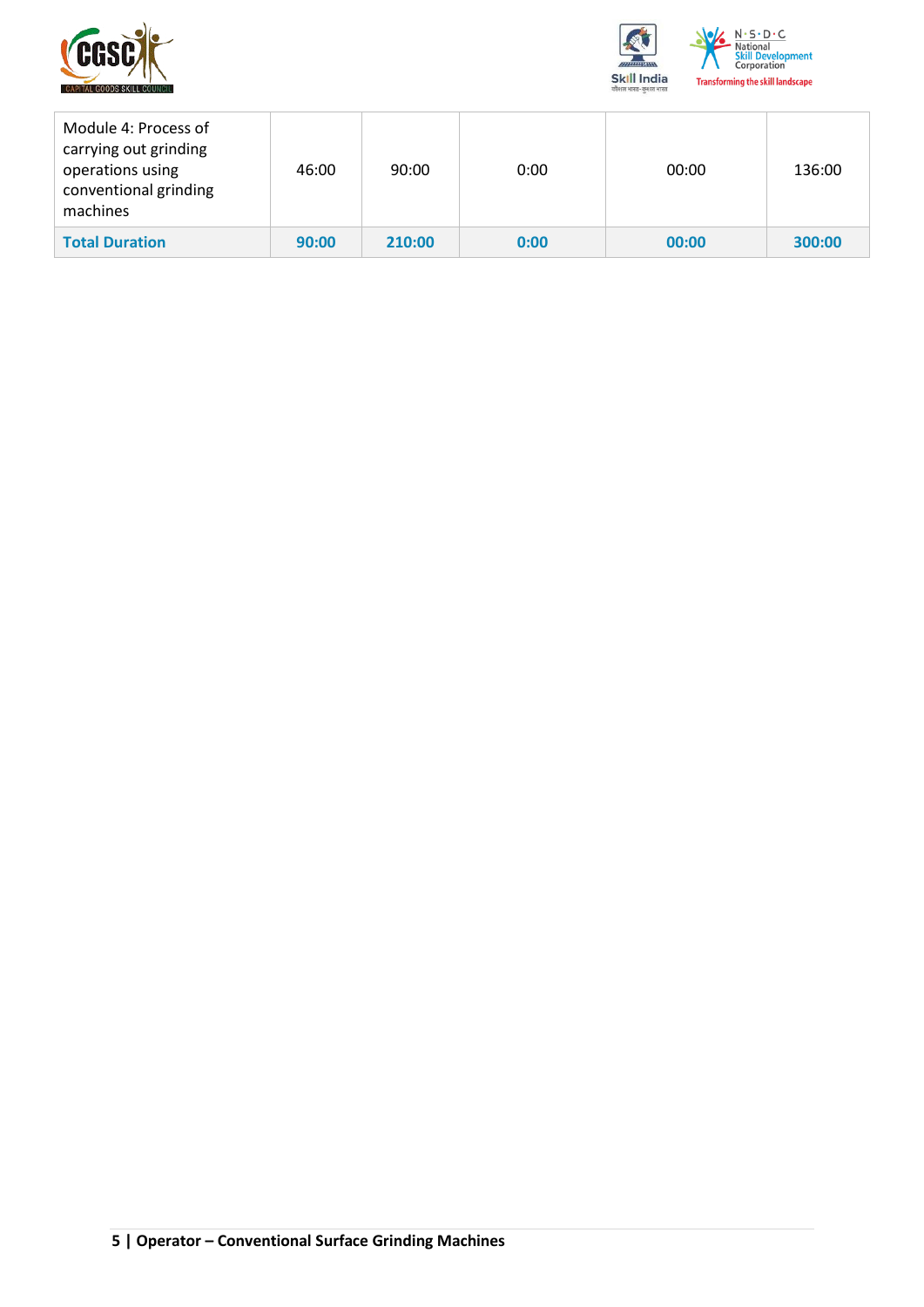



# **Module Details**

### <span id="page-5-0"></span>**Module 1: Introduction to the role of an Operator- Conventional Surface Grinding Machines**

### *Bridge Module*

#### **Terminal Outcomes:**

• Discuss the job role of an Operator- Conventional Surface Grinding Machines.

| <b>Duration: 04:00</b>                                                                                                   | <b>Duration: 0:00</b>                    |  |  |
|--------------------------------------------------------------------------------------------------------------------------|------------------------------------------|--|--|
| Theory - Key Learning Outcomes                                                                                           | <b>Practical - Key Learning Outcomes</b> |  |  |
| Describe the size and scope of the<br>$\bullet$<br>capital good industry and its sub-<br>sectors.                        |                                          |  |  |
| Discuss the role and responsibilities<br>$\bullet$<br>of an Operator- Conventional Surface<br><b>Grinding Machines.</b>  |                                          |  |  |
| Identify various employment<br>$\bullet$<br>opportunities for an Operator-<br>Conventional Surface Grinding<br>Machines. |                                          |  |  |
| <b>Classroom Aids</b>                                                                                                    |                                          |  |  |
| Training Kit - Trainer Guide, Presentations, Whiteboard, Marker, Projector, Laptop, Video Films                          |                                          |  |  |
| <b>Tools, Equipment and Other Requirements</b>                                                                           |                                          |  |  |
| <b>NA</b>                                                                                                                |                                          |  |  |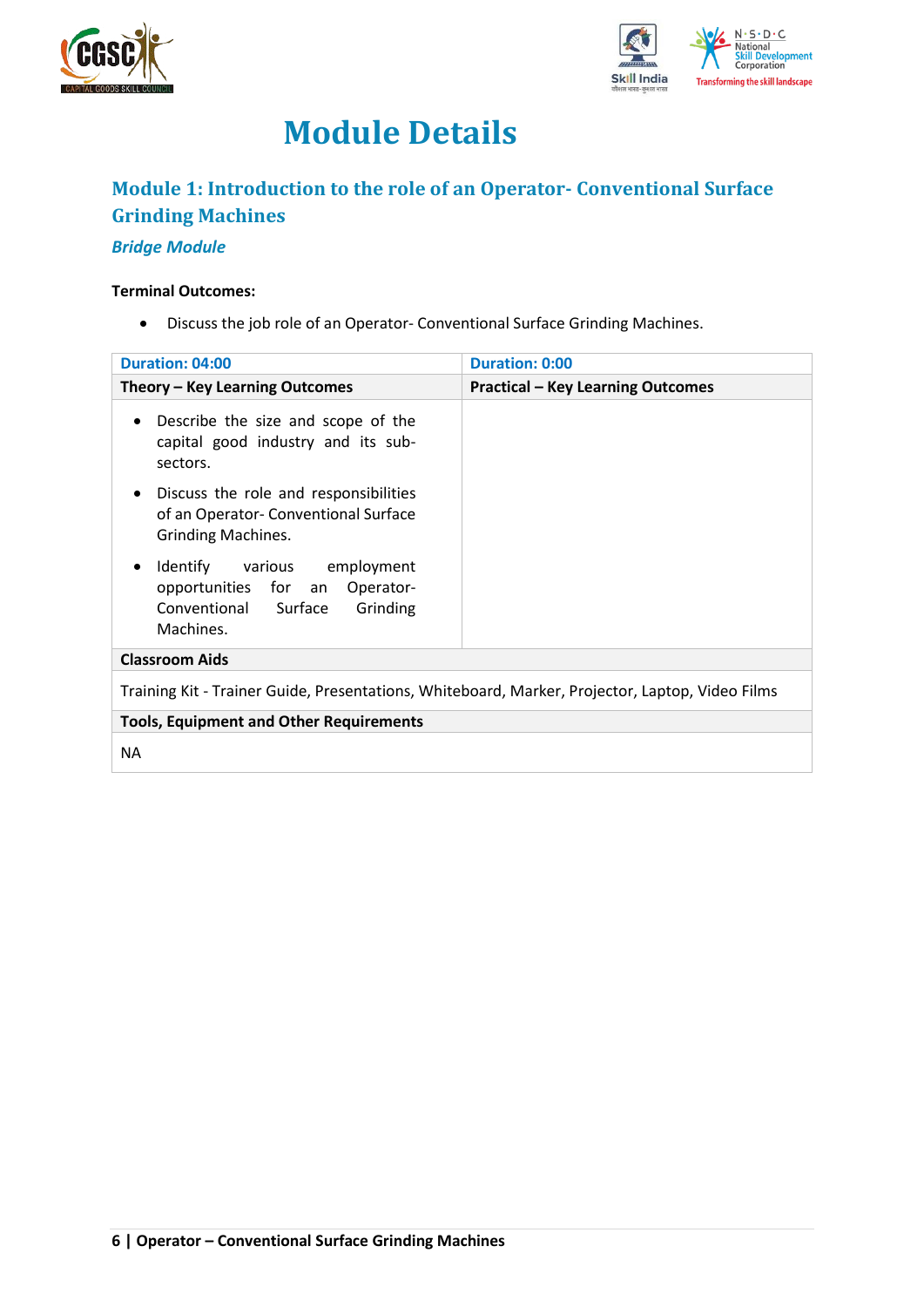



## <span id="page-6-0"></span>**Module 2: Health and safety Practices** *Mapped to CSC/N1335 v2.0*

#### **Terminal Outcomes:**

- Demonstrate ways to maintain personal health and safety.
- Describe the process of assisting in hazard management.
- Explain how to check the first aid box, firefighting and safety equipment.
- Describe the process of assisting in waste management.
- Explain the importance of following the fire safety guidelines.
- Explain the importance of following the emergency and first-aid procedures.
- Demonstrate the process of carrying out relevant documentation and review.

| <b>Duration: 20:00</b>                                                                                                                                                                                                            | Duration: 60:00                                                                                                                                                                                             |  |  |
|-----------------------------------------------------------------------------------------------------------------------------------------------------------------------------------------------------------------------------------|-------------------------------------------------------------------------------------------------------------------------------------------------------------------------------------------------------------|--|--|
| Theory - Key Learning Outcomes                                                                                                                                                                                                    | <b>Practical - Key Learning Outcomes</b>                                                                                                                                                                    |  |  |
| Explain the recommended practices<br>$\bullet$<br>to be followed to ensure protection<br>from infections and transmission to<br>others, such as the use of hand<br>sanitizer and face mask.<br>Explain the importance and process | Demonstrate the use of appropriate<br>$\bullet$<br>Personal Protective Equipment (PPE)<br>relevant to the task and work<br>conditions.<br>handle<br>Demonstrate<br>how<br>to<br>hazardous materials safely. |  |  |
| of checking the work conditions,<br>assessing the potential health and<br>safety risks, and take appropriate<br>measures to mitigate them.                                                                                        | Demonstrate the process of testing<br>the firefighting and various safety<br>equipment to ensure they are in<br>usable condition.                                                                           |  |  |
| Explain the importance and process<br>of selecting and using the appropriate<br>PPE relevant to the task and work<br>conditions.                                                                                                  | Demonstrate the process of recycling<br>and disposing different types of<br>waste appropriately.                                                                                                            |  |  |
| Explain the<br>recommended<br>techniques to be followed while<br>lifting and moving heavy objects to<br>avoid injury.                                                                                                             | Demonstrate<br>how<br>to<br>the<br>use<br>appropriate type of fire extinguisher<br>to extinguish different types of fires<br>safely.                                                                        |  |  |
| Explain the importance of following<br>the manufacturer's instructions and<br>workplace safety guidelines while<br>working on heavy machinery, tools<br>and equipment.                                                            | Demonstrate how to<br>administer<br>appropriate first aid to the injured<br>personnel.<br>of<br>Demonstrate<br>the<br>process<br>Cardiopulmonary<br>performing                                              |  |  |
| Explain the importance and process<br>of identifying existing and potential<br>hazards at work.                                                                                                                                   | Resuscitation (CPR) on a potential<br>victim of cardiac arrest.<br>Demonstrate the process of carrying                                                                                                      |  |  |
| Describe the process of assessing the<br>٠<br>potential risks and injuries associated<br>with the various hazards.                                                                                                                | appropriate<br>documentation<br>out<br>following a health and safety incident<br>at work, including all the required<br>information.                                                                        |  |  |
| Explain how to prevent or minimise<br>different types of hazards.                                                                                                                                                                 |                                                                                                                                                                                                             |  |  |

• Explain how to handle and store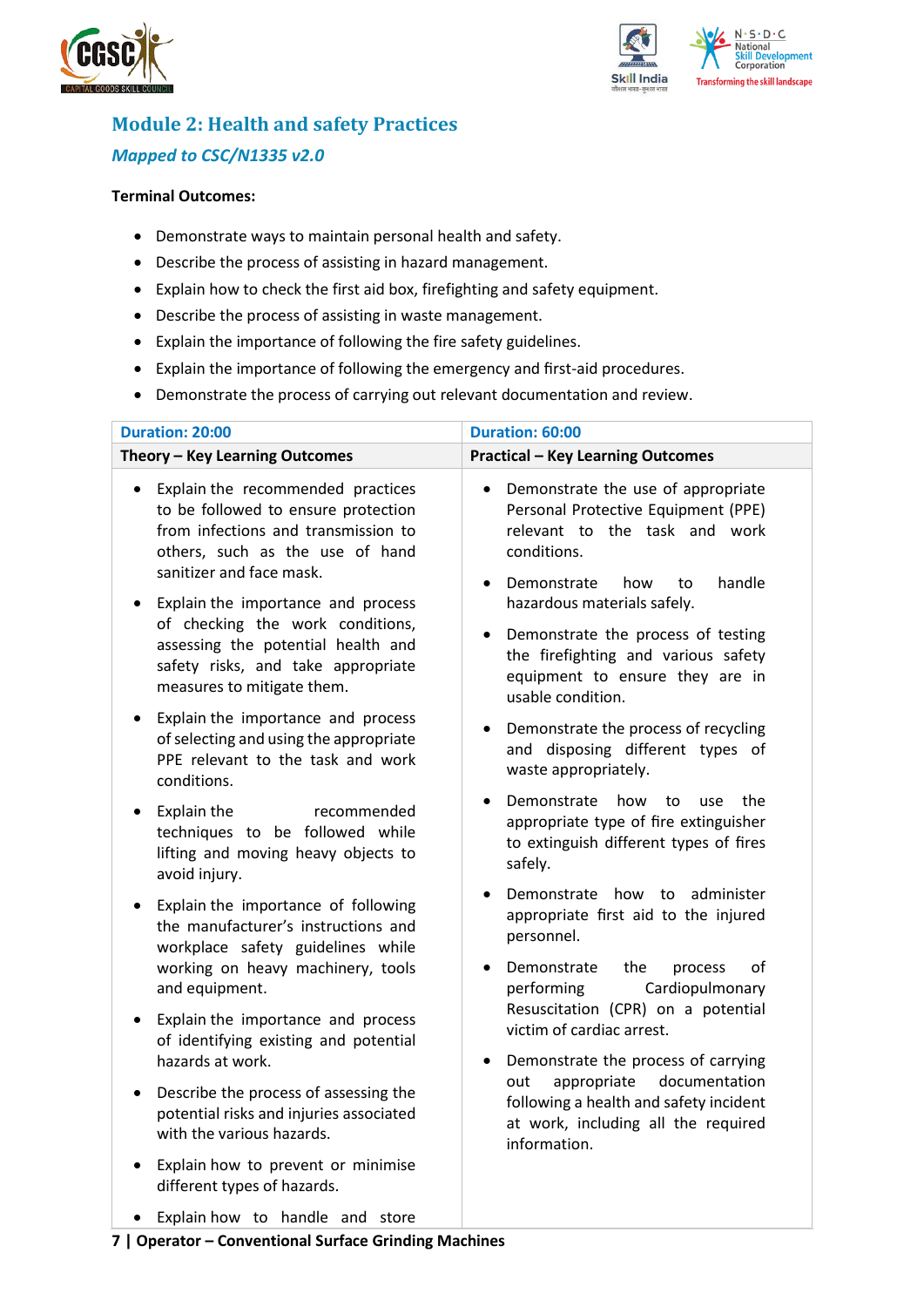



 $N.5.0.6$ **National** relopment **Corporation Transforming the skill landscape** 

hazardous materials safely.

- Explain the importance of ensuring the first aid box is updated with the relevant first aid supplies.
- Describe the process of checking and testing the firefighting and various safety equipment to ensure they are in a usable condition.
- Explain the criteria for segregating waste into appropriate categories.
- Describe the appropriate methods for recycling the recyclable waste.
- Describe the process of disposing of the non-recyclable waste safely and the applicable regulations.
- Explain the use of different types of fire extinguishers to extinguish different types of fires.
- State the recommended practices to be followed for a safe rescue during a fire emergency.
- Explain how to request assistance from the fire department to extinguish a serious fire.
- Explain the appropriate practices to be followed during workplace emergencies to ensure safety and minimise loss to organisational property.
- State the common health and safety hazards present in a work environment, associated risks, and how to mitigate them.
- State the safe working practices to be followed while working at various hazardous sites and using electrical equipment.
- Explain the importance of ensuring easy access to firefighting and safety equipment.
- Explain the appropriate preventative and remedial actions to be taken in the case of exposure to toxic materials, such as poisonous chemicals and gases.
- Explain various causes of fire in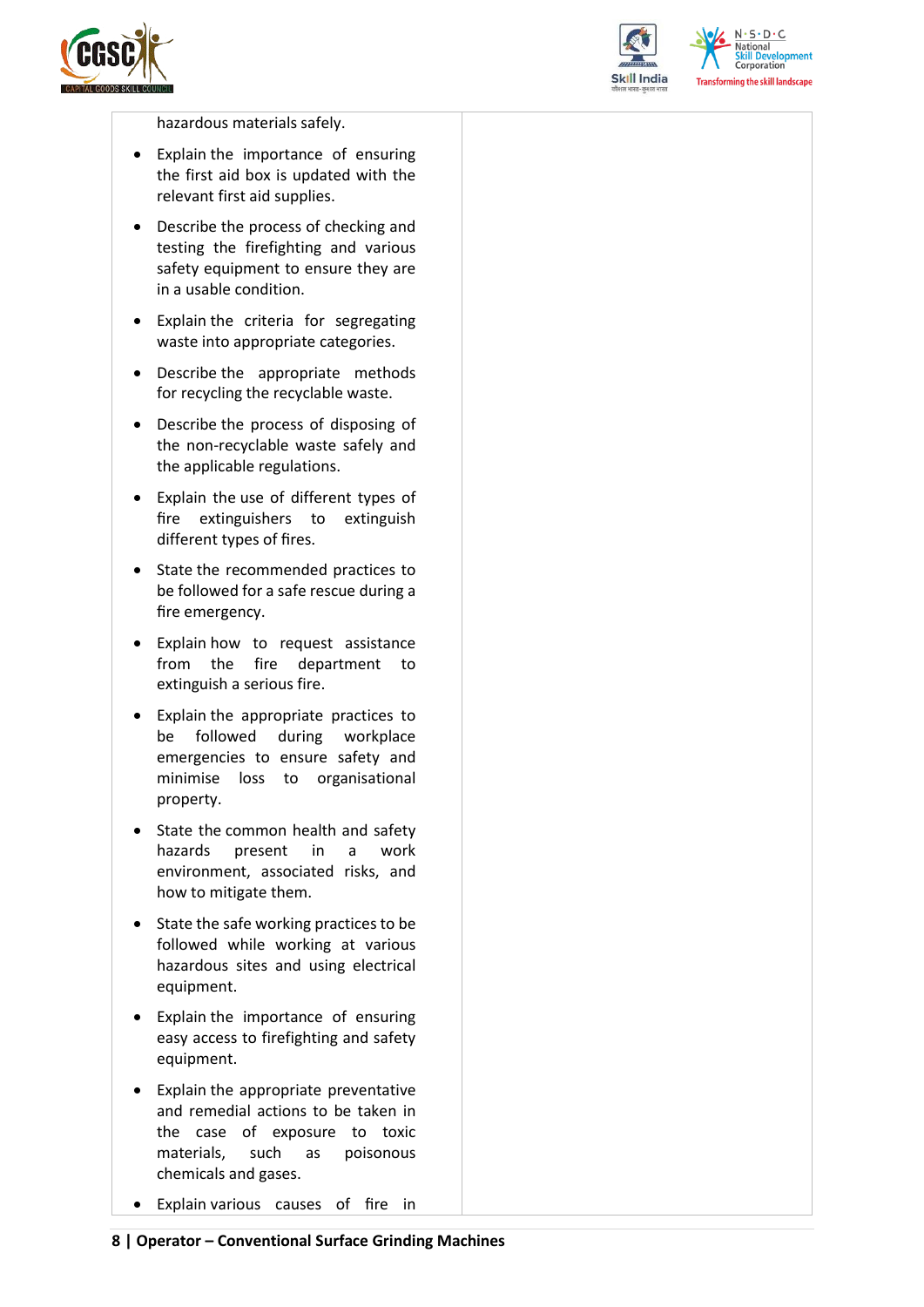



 $N.5.0.6$ **Skill Development**<br>Corporation **Transforming the skill landscape** 

different work environments and the recommended precautions to be taken to prevent fire accidents.

- Describe different methods of extinguishing fire.
- List different materials used for extinguishing fire.
- Explain the applicable rescue techniques to be followed during a fire emergency.
- Explain the importance of placing safety signs and instructions at strategic locations in a workplace and following them.
- Explain different types of first aid treatment to be provided for different types of injuries.
- State the potential injuries associated with incorrect manual handling.
- Explain how to move an injured person safely.
- State various hazards associated with the use of various machinery, tools, implements, equipment and materials.
- Explain the importance of ensuring no obstruction and free access to fire exits.
- Explain how to free a person from electrocution safely.
- Explain how to administer appropriate first aid to an injured person.
- Explain how to perform Cardiopulmonary Resuscitation (CPR).
- Explain the importance of coordinating with the emergency services to request urgent medical assistance for persons requiring professional medical attention or hospitalisation.
- State the appropriate documentation to be carried out following a health and safety incident at work, and the relevant information to be included.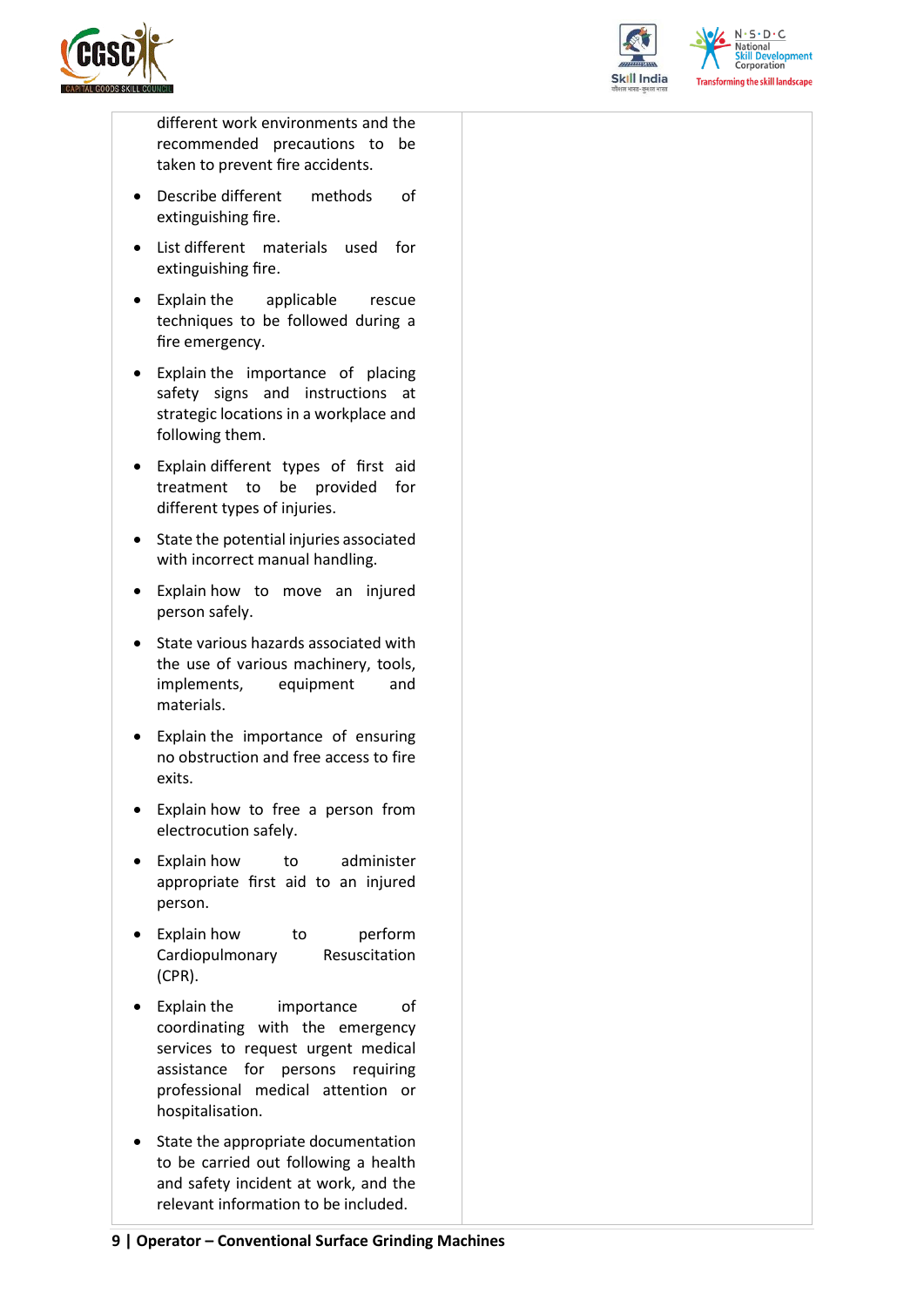



- Explain the importance and process of reviewing the health and safety conditions at work regularly or following an incident.
- Explain the importance and process of implementing appropriate changes to improve the health and safety conditions at work.

#### **Classroom Aids**

Computer, Projection Equipment, PowerPoint Presentation and Software, Facilitator's Guide, Participant's Handbook.

**Tools, Equipment and Other Requirements** 

Personal Protective Equipment, Cleaning Equipment and Materials, Sanitizer, Soap, Mask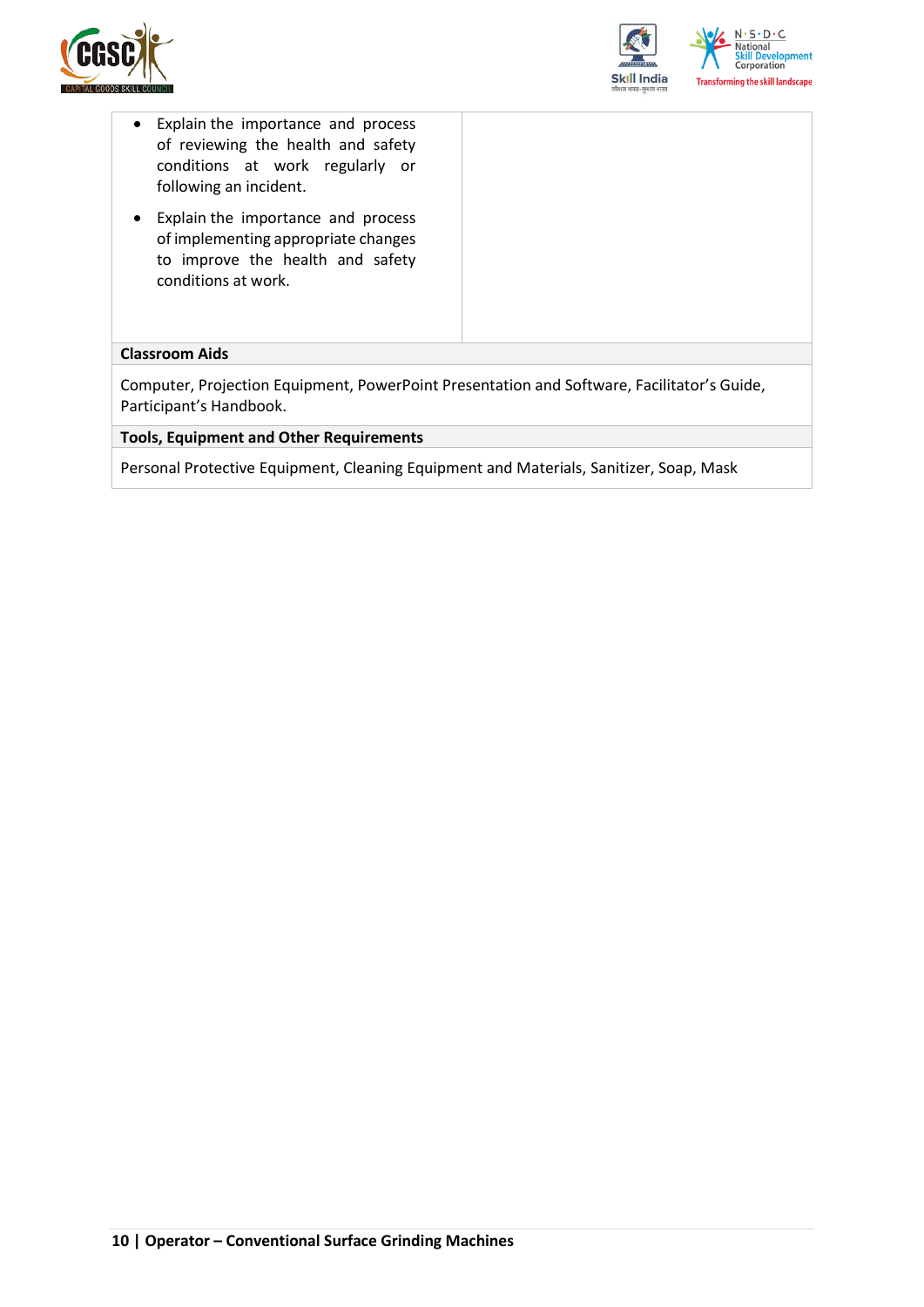



## <span id="page-10-0"></span>**Module 3: Process of coordinating with co-workers to achieve work efficiency**

### *Mapped to NOS CSC/N1336 v2.0*

#### **Terminal Outcomes:**

- Demonstrate ways to Work and communicate effectively with co-workers.
- Discuss ways to promote diversity and inclusion at the workplace.

| <b>Duration: 20:00</b>                                                                                                                                                                                         | Duration: 60:00                                                                                                                                                                                                                            |
|----------------------------------------------------------------------------------------------------------------------------------------------------------------------------------------------------------------|--------------------------------------------------------------------------------------------------------------------------------------------------------------------------------------------------------------------------------------------|
| Theory - Key Learning Outcomes                                                                                                                                                                                 | <b>Practical - Key Learning Outcomes</b>                                                                                                                                                                                                   |
| Explain the importance and process<br>$\bullet$<br>of effective communication in the<br>workplace.<br>barriers to effective<br>Explain the<br>$\bullet$<br>communication<br>how<br>and<br>to<br>overcome them. | Demonstrate<br>the<br>of<br>process<br>preparing the relevant documents<br>and reports as per the supervisor's<br>instructions, providing appropriate<br>information<br>clearly<br>and<br>systematically.<br>Demonstrate how to mentor and |
| Explain the importance of teamwork<br>$\bullet$<br>in an organisation's and individual's<br>success.                                                                                                           | assist subordinates in the execution<br>of their work responsibilities.                                                                                                                                                                    |
| Explain the importance of active<br>٠<br>listening in the work environment.                                                                                                                                    | Demonstrate the process of using<br>٠<br>efficiently<br>various<br>resources<br>to<br>utilisation and<br>maximum<br>ensure                                                                                                                 |
| State the appropriate techniques to<br>٠<br>be followed for active listening.                                                                                                                                  | minimum wastage.<br>Demonstrate how to communicate                                                                                                                                                                                         |
| Explain the importance of tone and<br>٠<br>pitch ineffective communication.                                                                                                                                    | politely<br>clearly<br>and<br>to<br>ensure<br>effective communication with co-                                                                                                                                                             |
| Explain the importance of avoiding<br>٠<br>casual expletives and unpleasant<br>while<br>communicating<br>terms<br>professional circles.                                                                        | workers.<br>Demonstrate appropriate verbal and<br>non-verbal communication that is<br>respectful of genders and disability.                                                                                                                |
| Explain the<br>οf<br>importance<br>٠<br>maintaining discipline and ethical<br>behaviour at work.                                                                                                               |                                                                                                                                                                                                                                            |
| State the<br>for<br>common<br>$\bullet$<br>reasons<br>interpersonal conflict and how to<br>resolve them.                                                                                                       |                                                                                                                                                                                                                                            |
| Explain the importance of developing<br>$\bullet$<br>effective working relationships for<br>professional success.                                                                                              |                                                                                                                                                                                                                                            |
| Describe the process of expressing<br>addressing<br>and<br>grievances<br>appropriately and effectively.                                                                                                        |                                                                                                                                                                                                                                            |
| Explain the importance and process<br>of planning daily tasks to ensure their<br>timely completion and efficient use of                                                                                        |                                                                                                                                                                                                                                            |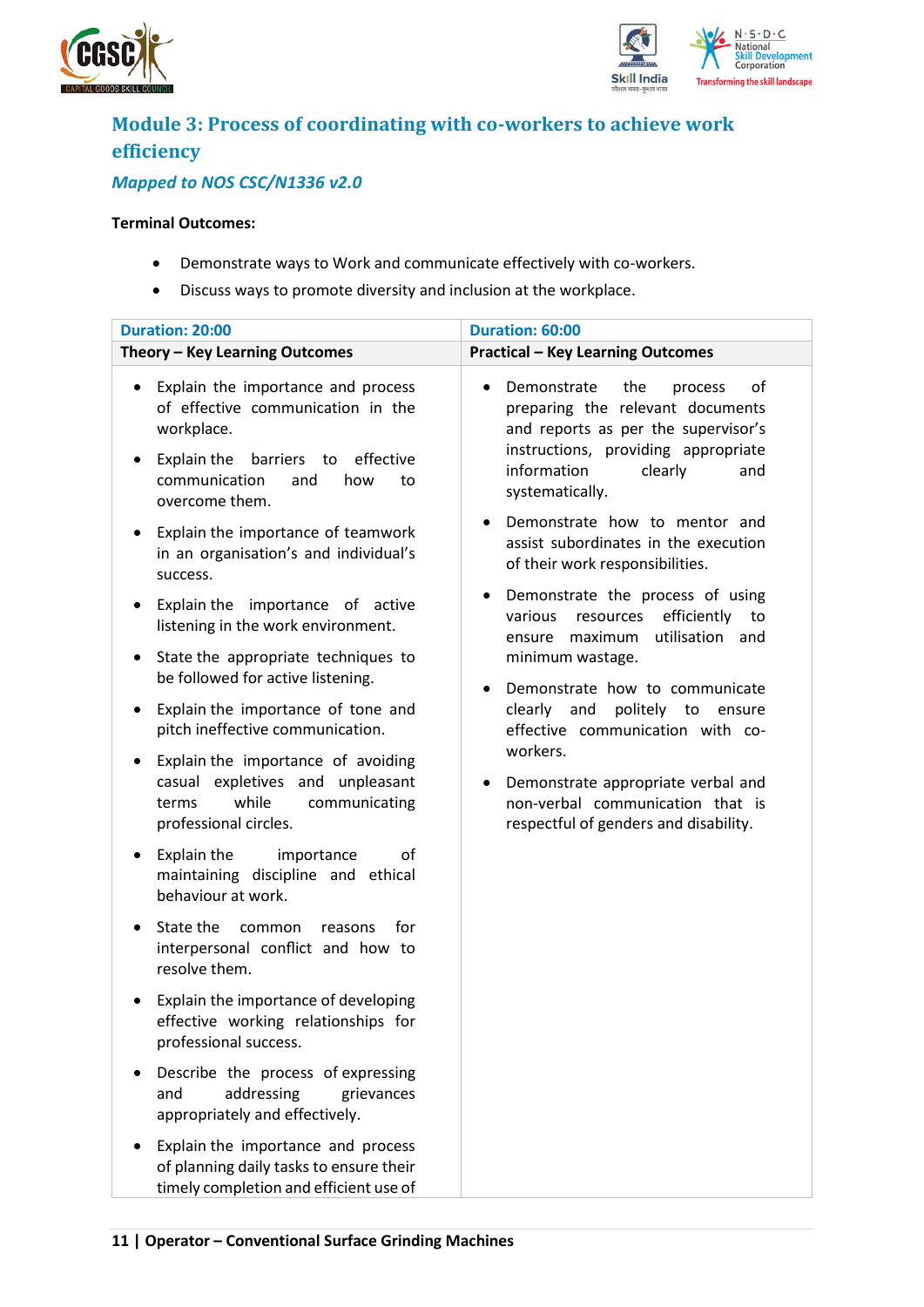



 $N.5.0.6$ **National Skill Development**<br>Corporation **Transforming the skill landscape** 

#### time.

- Explain the importance of adhering to the limits of authority at work.
- Explain the importance of following the applicable quality standards and timescales at work.
- Explain the importance of coordinating with co-workers to achieve the work objectives efficiently.
- Explain the relevant documentation requirements.
- Explain the importance of providing appropriate information clearly and systematically in work documents.
- State the escalation matrix to be followed to deal with out of authority tasks and concerns.
- Explain the importance and process of mentoring and assisting subordinates in the execution of their work responsibilities.
- Explain how to identify possible disruptions to work prevent them.
- Explain how to use various resources efficiently to ensure maximum utilisation and minimum wastage.
- Explain the recommended practices to be followed at work to avoid and resolve conflicts at work.
- Explain the importance and process of efficient and timely dissemination of information to the authorised personnel.
- Explain the procedure to report inappropriate behaviour e.g., harassment.

#### **Classroom Aids:**

Training Kit (Trainer Guide, Presentations). Whiteboard, Marker, Projector, Laptop

#### **Tools, Equipment and Other Requirements**

NA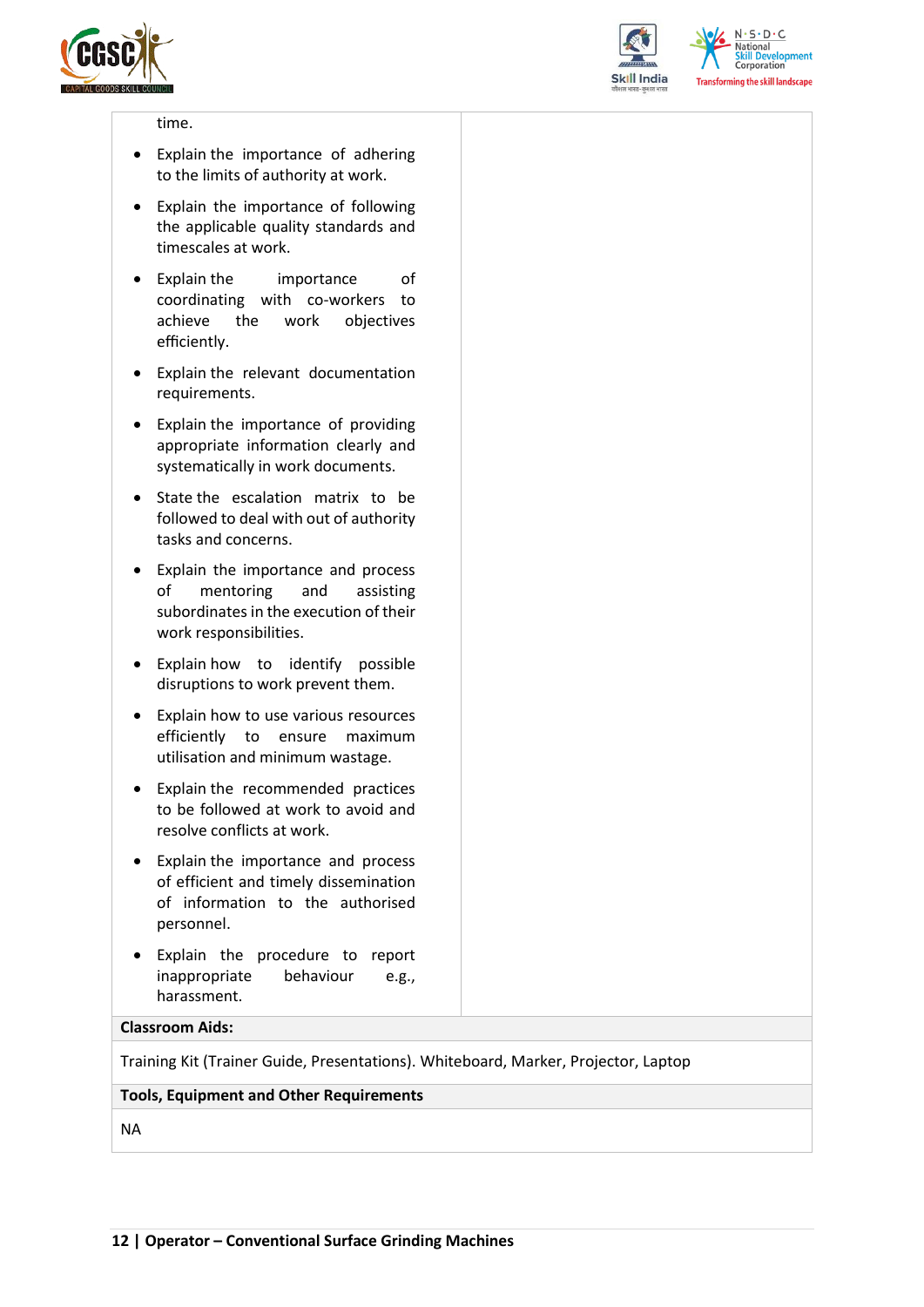



### <span id="page-12-0"></span>**Module 4: Process of [carrying out grinding operations using conventional](file:///C:/Users/Nishank/Desktop/QP/CGSC/CSC_Q0109_v2.0_Operator%20-Conventional%20Surface%20Grinding%20Machines.docx%23_bookmark5)  [grinding machines](file:///C:/Users/Nishank/Desktop/QP/CGSC/CSC_Q0109_v2.0_Operator%20-Conventional%20Surface%20Grinding%20Machines.docx%23_bookmark5)** *Mapped to CSC/N0109 v2.0*

#### **Terminal Outcomes:**

- Demonstrate the process of carrying out grinding operations.
- Explain the importance of using resources optimally.

| <b>Duration: 46:00</b>                                                                                                                                                                                                                                                                                                                  | <b>Duration: 90:00</b>                                                                                                                                                                                                                                                       |
|-----------------------------------------------------------------------------------------------------------------------------------------------------------------------------------------------------------------------------------------------------------------------------------------------------------------------------------------|------------------------------------------------------------------------------------------------------------------------------------------------------------------------------------------------------------------------------------------------------------------------------|
| Theory - Key Learning Outcomes                                                                                                                                                                                                                                                                                                          | <b>Practical - Key Learning Outcomes</b>                                                                                                                                                                                                                                     |
| State the applicable documentation<br>$\bullet$<br>requirements in the job role.<br>Explain how to use and extract<br>$\bullet$<br>information<br>from<br>engineering<br>drawings and related specifications.<br>Explain how to use the safety<br>$\bullet$<br>mechanisms available on different<br>types of grinding machines, and the | Demonstrate how to use the machine<br>tool controls safely and correctly as<br>applicable<br>the<br>operational<br>per<br>procedures.<br>Show how to prepare the grinding<br>wheels following the applicable<br>methods, such as dressing, truing up,<br>wheel forming, etc. |
| process of checking them for correct<br>function.<br>Explain the correct operation of<br>$\bullet$<br>machine controls in hand and power<br>modes.                                                                                                                                                                                      | Demonstrate the process of grinding<br>the components to produce a variety<br>of features such as flat, parallel,<br>vertical, angular faces; steps and<br>shoulders; counter, tapered, parallel<br>bores; slots;<br>stepped,<br>tapered                                     |
| Explain how to stop and restart<br>$\bullet$<br>machines<br>grinding<br>during<br>emergencies.<br>Explain<br>the<br>importance<br>οf<br>$\bullet$                                                                                                                                                                                       | diameters; etc.<br>Demonstrate the process of carrying<br>$\bullet$<br>out regular repair and maintenance<br>of the grinding machine.                                                                                                                                        |
| maintaining cleanliness in the work<br>area.<br>Explain how to carry out minor repair<br>$\bullet$<br>of<br>and<br>maintenance<br>grinding<br>machines.<br>Explain how to ensure safety from<br>$\bullet$                                                                                                                               | Demonstrate the use of various<br>٠<br>industry<br>manufacturing<br>4.0<br>technologies.<br>Demonstrate the process of disposing<br>٠<br>the industrial waste in compliance<br>with the applicable regulations and                                                           |
| spilt cutting fluids.<br>List the applicable ISO standard<br>٠<br>symbols and abbreviations.<br>Explain the concepts and benefits of<br>Industry 4.0 and the<br>Industrial                                                                                                                                                              | organisational procedures.<br>Show how to use electricity and other<br>resources optimally in various tasks<br>and processes.                                                                                                                                                |
| Internet of Things (IIoT).<br>Explain the imperial and metric<br>٠<br>systems of measurement.<br>Explain workpiece reference points<br>$\bullet$                                                                                                                                                                                        |                                                                                                                                                                                                                                                                              |
| and the system of tolerance.<br>Explain how to mount a workpiece in<br>the work holding devices such as                                                                                                                                                                                                                                 |                                                                                                                                                                                                                                                                              |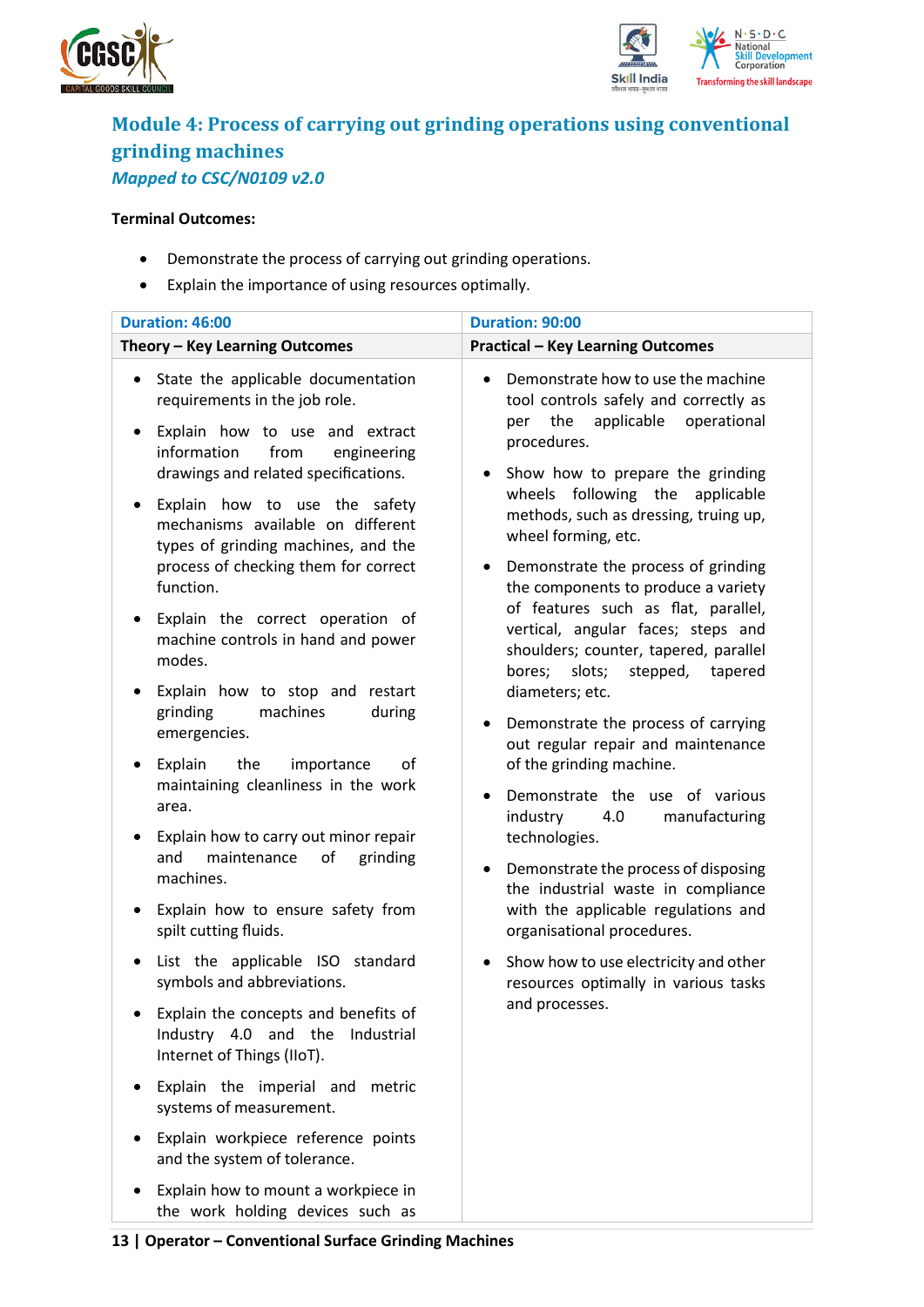



 $N.5.0.6$ elopment Corporation **Transforming the skill landscape** 

magnetic chuck or blocks, angle plates, fixed vice, v-block and clamps, swivel or universal vice, fixtures, mandrels, etc.

- Explain the importance of clamping the workpiece in a chuck/work holding device, and the effect of improper clamping such as distortion on the components.
- Describe the process of checking the grinding wheels for recommended balance, damage and cracks.
- Explain the need for truing up and dressing of wheels to prevent glazing and burning of the workpiece.
- Describe methods of forming the wheels according to the required profile such as the use of pantograph, and diamond dressing units.
- Explain how to overcome the effects of backlash in machine slides and screws.
- Explain the techniques of taking trial cuts and checking dimensional accuracy.
- Explain the application of roughing and finishing cuts, and their effect on tool life, surface finish and dimensional accuracy.
- Explain different types of grinding wheels, cutting feeds and speeds to be used, and the depth of cut that can be taken.
- Explain the application of cutting fluids concerning a range of different materials.
- List relevant materials do not require cutting fluids to be used.
- Explain how to identify grinding faults and the need of dressing the grinding wheels.
- List the relevant checks to be carried out on the components before removing them from the grinding machine such as dimensional and surface finish checks.
- Explain how to address the common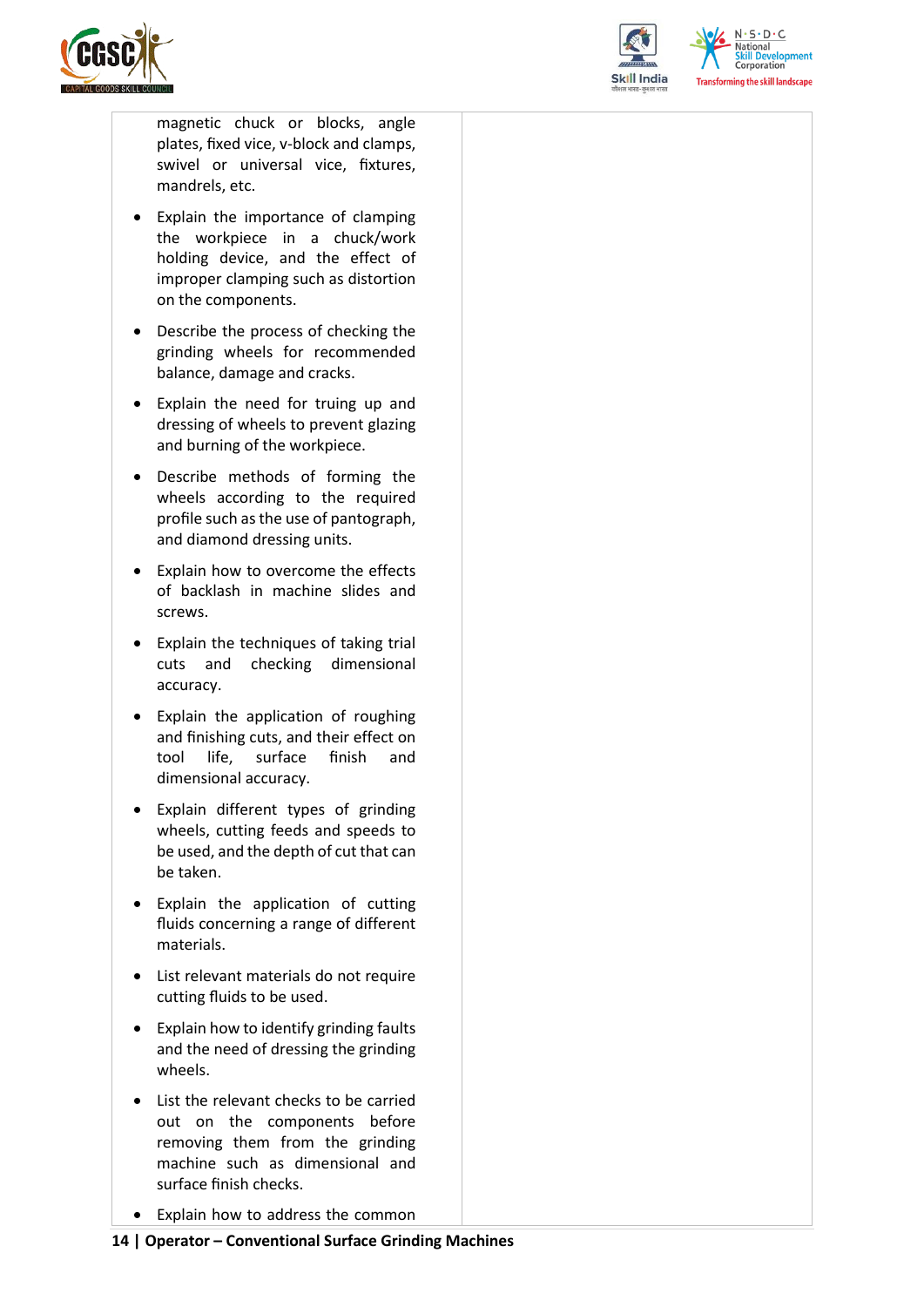



 $N.5.0.6$ elopment Corporation rming the skill landscape

issues encountered during grinding operations, such as defects caused by glazed wheels; inappropriate feeds/speeds; damage by work holding devices.

- Explain the importance of isolating the machine on the completion of daily activities.
- Explain how to ensure isolation of the grinding machine before mounting the work holding devices and workpiece.
- Explain how to fit and adjust machine guards and dust extraction equipment.
- Explain how to secure workpiece on the grinding machine
- Explain the importance and process of ensuring grinding wheels are free from damage and no workpieces are loaded on the machine before starting the machine.
- Explain how to minimize various hazards associated with the grinding operations, such as revolving/moving parts of machinery; sparks/airborne particles; bursting grinding wheels; insecure components; burrs and sharp edges on components, etc.
- Explain the importance of using the relevant PPE during the grinding operations such as overalls, face shields with safety glasses; gloves made from the recommended material; steel toe shoes, etc.
- Explain the benefits and methods of resource optimization.

#### **Classroom Aids**

Training Kit (Trainer Guide, Presentations). Whiteboard, Marker, Projector, Laptop

#### **Tools, Equipment and Other Requirements**

Horizontal Or Vertical Surface Grinding Machines, Cylindrical or Universal Grinding Machines, Magnetic Chucks, Angle Plates, Vee Block, Clamps, Centres, Swivel or Universal Vice, Fixtures, Mandrels, Overalls, Safety Glasses, Safety Shoes, External Micrometer, Surface Finish Equipment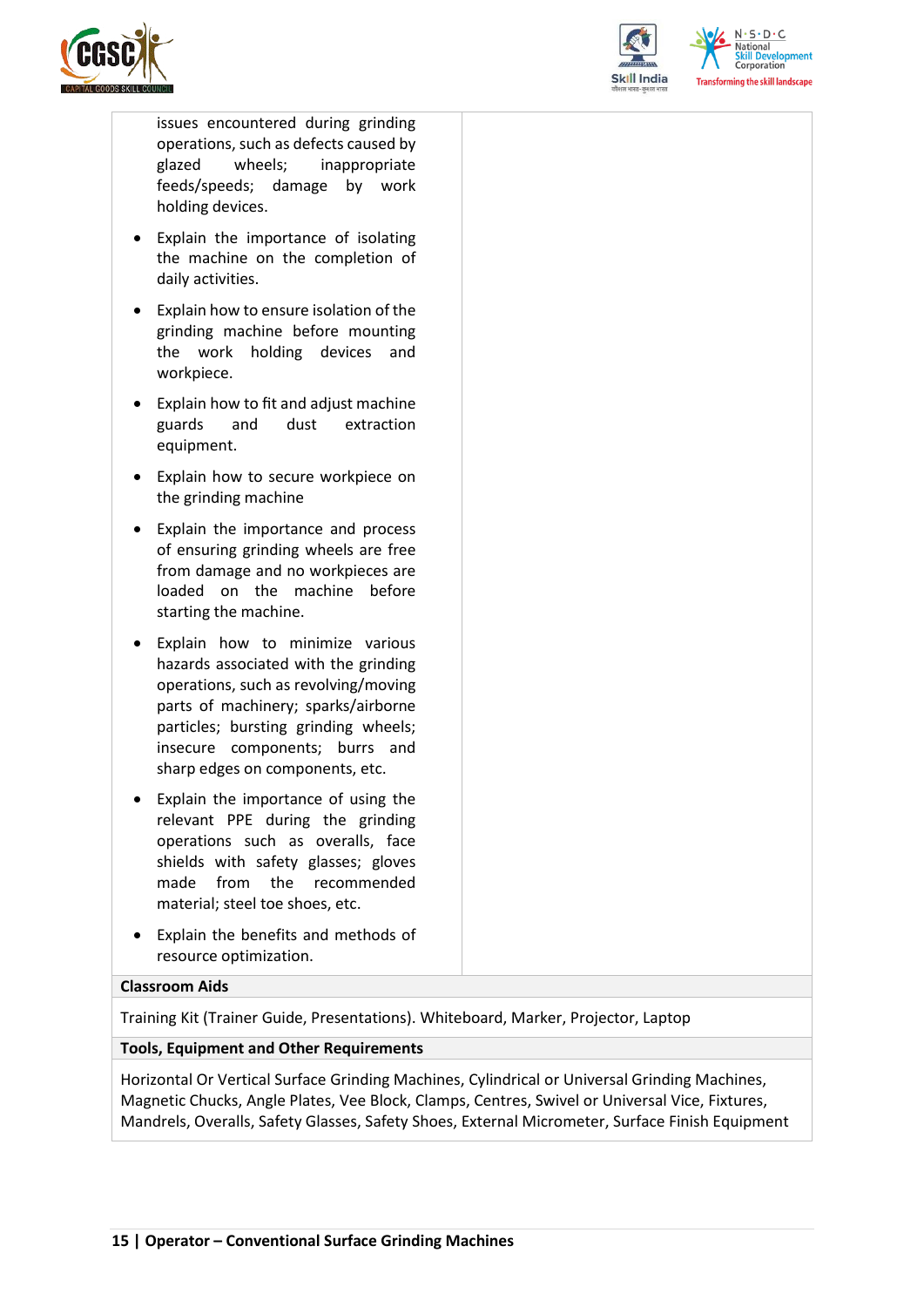



# **Annexure**

## <span id="page-15-1"></span><span id="page-15-0"></span>**Trainer Requirements**

| <b>Trainer Prerequisites</b> |                                                    |                                               |                                                                             |              |                            |                                                                     |
|------------------------------|----------------------------------------------------|-----------------------------------------------|-----------------------------------------------------------------------------|--------------|----------------------------|---------------------------------------------------------------------|
| Minimum<br>Educational       | Specialization                                     | <b>Relevant Industry</b><br><b>Experience</b> |                                                                             |              | <b>Training Experience</b> | <b>Remarks</b>                                                      |
| Qualification                |                                                    | <b>Years</b>                                  | <b>Specialization</b>                                                       | <b>Years</b> | <b>Specialization</b>      |                                                                     |
| Diploma<br>/Degree           | Diploma<br>/Degree in<br>Mechanical<br>Engineering | 4                                             | CNC.<br>Operator-<br>Conventional<br>Surface<br>Grinding<br><b>Machines</b> | 0            |                            | Practical skills and<br>knowledge required<br>in the relevant field |

| <b>Trainer Certification</b>                                                                                                                                      |                                                                                                                                                                                              |  |  |  |
|-------------------------------------------------------------------------------------------------------------------------------------------------------------------|----------------------------------------------------------------------------------------------------------------------------------------------------------------------------------------------|--|--|--|
| <b>Domain Certification</b>                                                                                                                                       | <b>Platform Certification</b>                                                                                                                                                                |  |  |  |
| Certified for Job Role: "CNC Operator-<br><b>Conventional Surface Grinding Machines"</b><br>mapped to QP: "CSC/Q0109, v1.0". The minimum<br>accepted score is 80% | Recommended that the Trainer is certified for the<br>Job Role: "Trainer", mapped to the Qualification<br>Pack: "MEP/Q0102". The Minimum accepted as<br>per respective SSC guidelines is 80%. |  |  |  |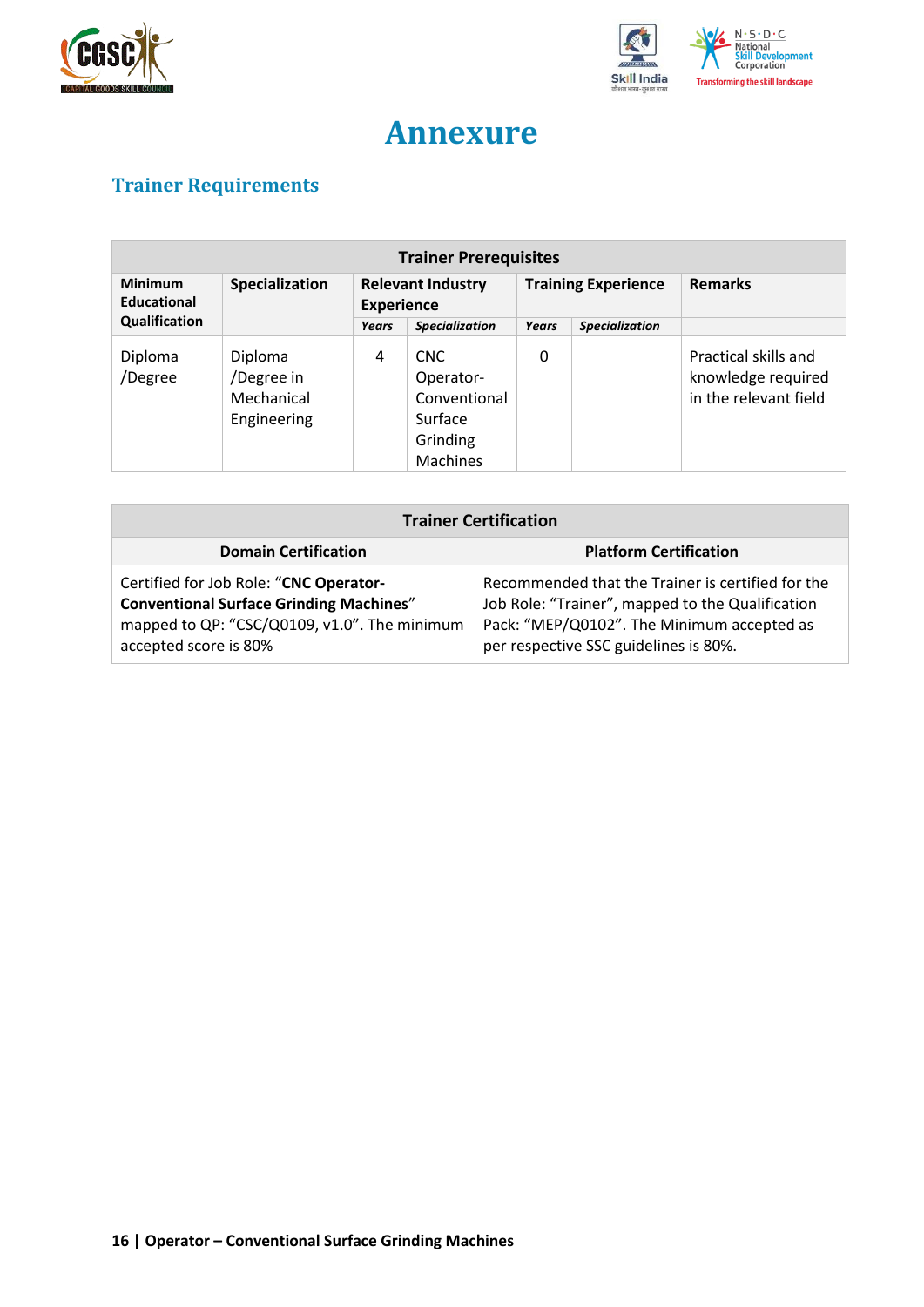



## <span id="page-16-0"></span>**Assessor Requirements**

| <b>Assessor Prerequisites</b> |                                                 |                                               |                                                                                    |                                                 |                       |                                                                              |
|-------------------------------|-------------------------------------------------|-----------------------------------------------|------------------------------------------------------------------------------------|-------------------------------------------------|-----------------------|------------------------------------------------------------------------------|
| <b>Minimum</b><br>Educational | Specialization                                  | <b>Relevant Industry</b><br><b>Experience</b> |                                                                                    | <b>Training/Assessment</b><br><b>Experience</b> |                       | <b>Remarks</b>                                                               |
| Qualification                 |                                                 | <b>Years</b>                                  | <b>Specialization</b>                                                              | <b>Years</b>                                    | <b>Specialization</b> |                                                                              |
| Diploma<br>/Degree            | Diploma /Degree<br>in Mechanical<br>Engineering | 4                                             | <b>CNC Operator-</b><br>Conventional<br><b>Surface Grinding</b><br><b>Machines</b> | 0                                               |                       | Practical skills<br>and<br>knowledge<br>required in<br>the relevant<br>field |

| <b>Assessor Certification</b>                                                                                                                                     |                                                                                                                                 |  |  |  |
|-------------------------------------------------------------------------------------------------------------------------------------------------------------------|---------------------------------------------------------------------------------------------------------------------------------|--|--|--|
| <b>Domain Certification</b>                                                                                                                                       | <b>Platform Certification</b>                                                                                                   |  |  |  |
| Certified for Job Role: "CNC Operator-<br><b>Conventional Surface Grinding Machines"</b><br>mapped to QP: "CSC/Q0109, v1.0". The<br>minimum accepted score is 80% | Certified for the Job Role: "Assessor", mapped<br>to the Qualification Pack: "MEP/Q2701, v1.0", with a<br>minimum score of 80%. |  |  |  |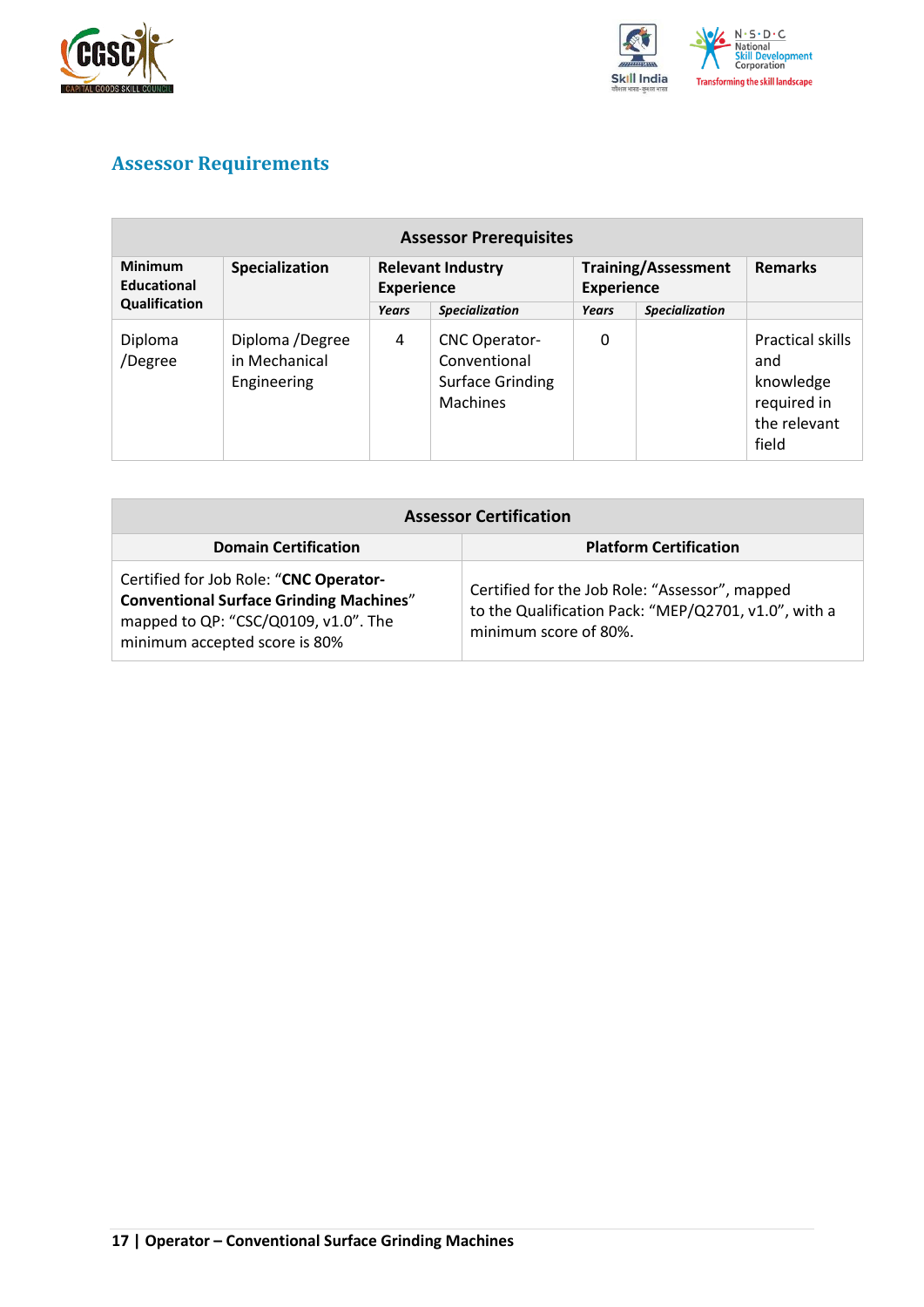



### <span id="page-17-0"></span>**Assessment Strategy**

- 1. Assessment System Overview:
	- Batches assigned to the assessment agencies for conducting the assessment on SDMS/SIP or email
	- Assessment agencies send the assessment confirmation to VTP/TC looping SSC
	- The assessment agency deploys the ToA certified Assessor for executing the assessment
	- SSC monitors the assessment process & records
- 2. Testing Environment

To ensure a conducive environment for conducting a test, the trainer will:

- Confirm that the centre is available at the same address as mentioned on SDMS or SIP
- Check the duration of the training.
- Check the Assessment Start and End time to be 10 a.m. and 5 p.m. respectively
- Ensure there are 2 Assessors if the batch size is more than 30.
- Check that the allotted time to the candidates to complete Theory & Practical Assessment is correct.
- Check the mode of assessment—Online (TAB/Computer) or Offline (OMR/PP).
- Confirm the number of TABs on the ground are correct to execute the Assessment smoothly.
- Check the availability of the Lab Equipment for the particular Job Role.
- 3. Assessment Quality Assurance levels / Framework:
	- Question papers created by the Subject Matter Experts (SME)
	- Question papers created by the SME verified by the other subject Matter Experts
	- Questions are mapped with NOS and PC
	- Question papers are prepared considering that levels 1 to 3 are for the unskilled & semiskilled individuals, and levels 4 and above are for the skilled, supervisor & higher management
	- The assessor must be ToA certified and the trainer must be ToT Certified
	- The assessment agency must follow the assessment guidelines to conduct the assessment
- 4. Types of evidence or evidence-gathering protocol:
	- Time-stamped & geotagged reporting of the assessor from assessment location
	- Centre photographs with signboards and scheme-specific branding
	- Biometric or manual attendance sheet (stamped by TP) of the trainees during the training period
	- Time-stamped & geotagged assessment (Theory + Viva + Practical) photographs & videos
- 5. Method of verification or validation:

To verify the details submitted by the training centre, the assessor will undertake:

- A surprise visit to the assessment location
- A random audit of the batch
- A random audit of any candidate
- 6. Method for assessment documentation, archiving, and access
	- To protect the assessment papers and information, the assessor will ensure:
		- Hard copies of the documents are stored
		- Soft copies of the documents & photographs of the assessment are uploaded/accessed from Cloud Storage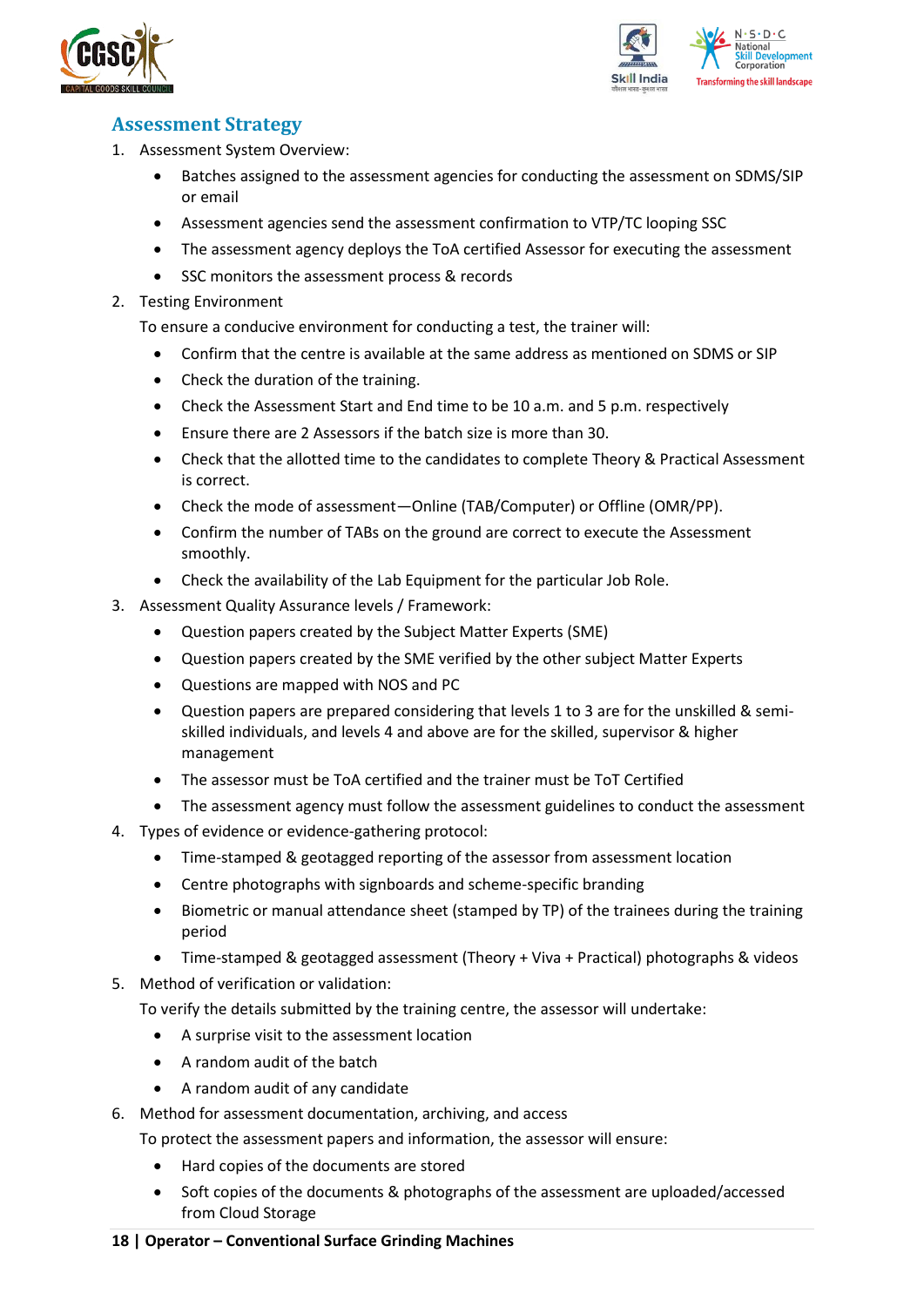



• Soft copies of the documents & photographs of the assessment are stored on the Hard drive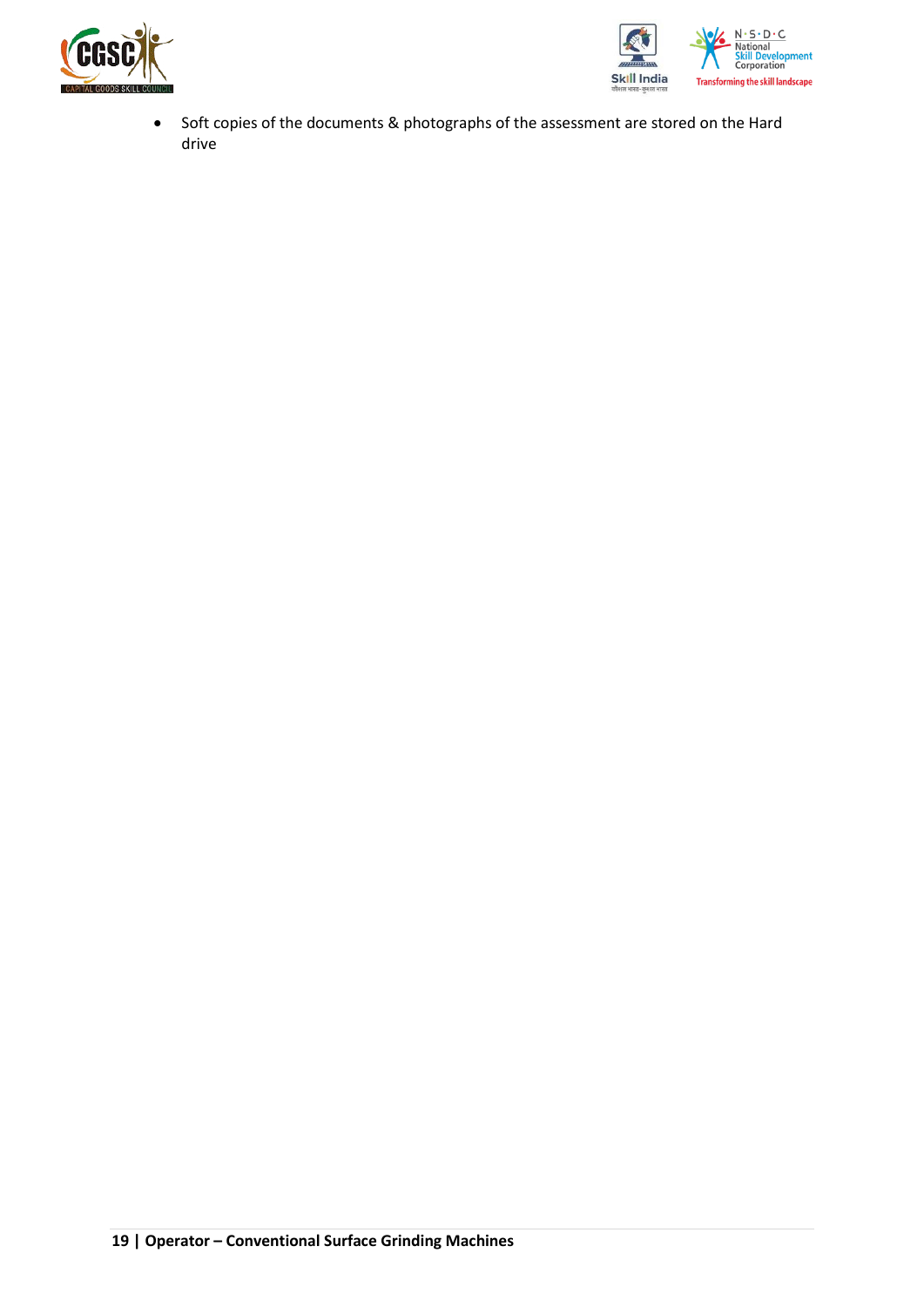



# <span id="page-19-0"></span>**References**

### <span id="page-19-1"></span>**Glossary**

| <b>Term</b>                  | <b>Description</b>                                                                                                                                                                                                                                                                                                                                |
|------------------------------|---------------------------------------------------------------------------------------------------------------------------------------------------------------------------------------------------------------------------------------------------------------------------------------------------------------------------------------------------|
| <b>Declarative knowledge</b> | Declarative knowledge refers to facts, concepts and principles that need to<br>be known and/or understood in order to accomplish a task or to solve a<br>problem.                                                                                                                                                                                 |
| <b>Key Learning</b>          | The key learning outcome is the statement of what a learner needs to know,<br>understand and be able to do in order to achieve the terminal outcomes. A<br>set of key learning outcomes will make up the training outcomes. Training<br>outcome is specified in terms of knowledge, understanding (theory) and<br>skills (practical application). |
| (M) TLO                      | On-the-job training (Mandatory); trainees are mandated to complete<br>specified hours of training on-site                                                                                                                                                                                                                                         |
| OJT (R)                      | On-the-job training (Recommended); trainees are recommended the<br>specified hours of training on-site                                                                                                                                                                                                                                            |
| <b>Procedural Knowledge</b>  | Procedural knowledge addresses how to do something, or how to perform a                                                                                                                                                                                                                                                                           |
| <b>Training Outcome</b>      | Training outcome is a statement of what a learner will know, understand<br>and be able to do upon the completion of the training.                                                                                                                                                                                                                 |
| <b>Terminal Outcome</b>      | The terminal outcome is a statement of what a learner will know,<br>understand and be able to do upon the completion of a module. A set of<br>terminal outcomes help to achieve the training outcome.                                                                                                                                             |